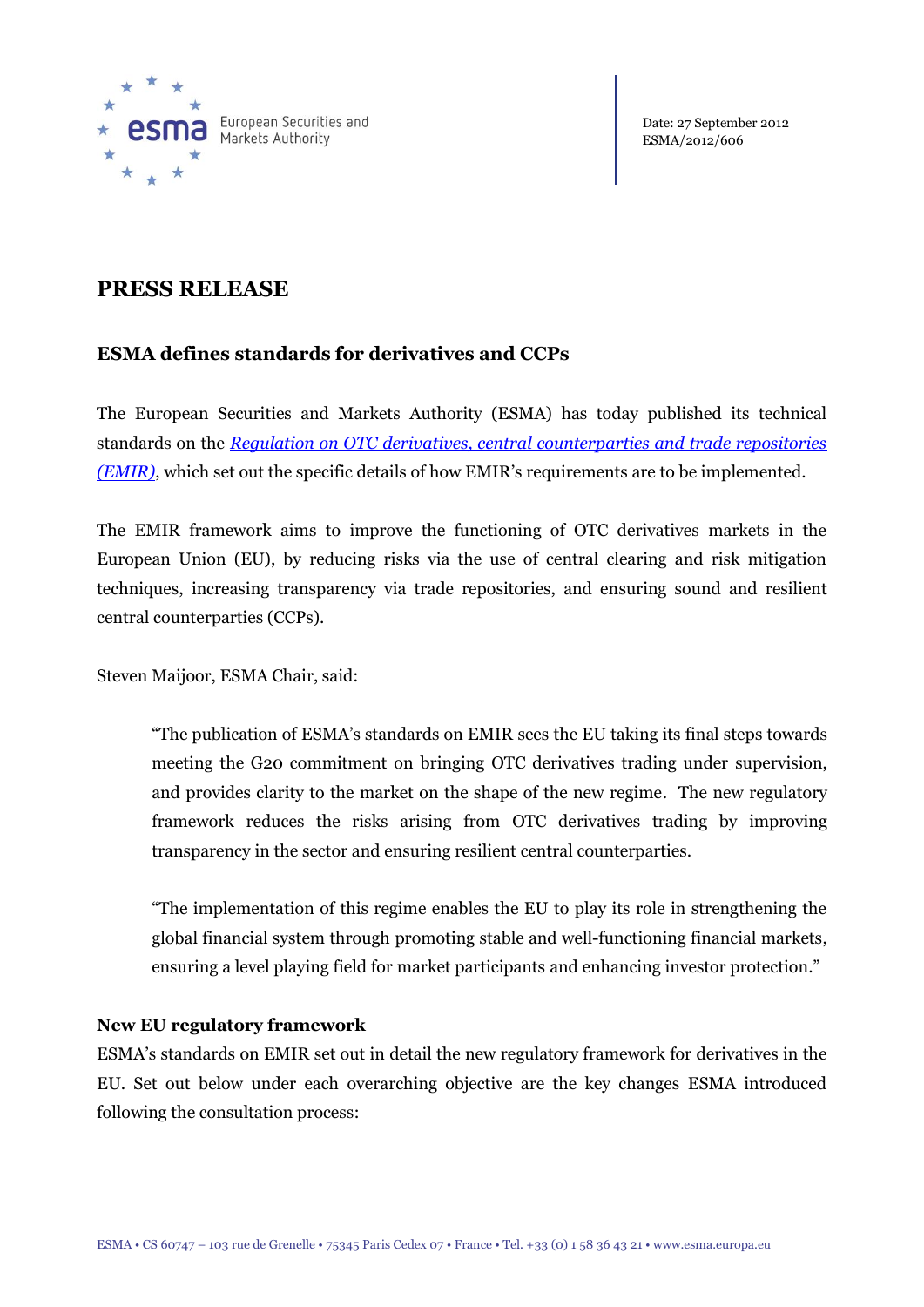

## **Increased transparency and supervision by:**

- Defining the details of derivatives transactions that need to be reported to trade repositories, including the information to be provided to ESMA for the authorisation and supervision of trade repositories and the data to be made available to relevant authorities and the public:
	- o ESMA has clarified that reporting of collateral can be done on a portfolio basis and that reporting of mark to market values is only applicable to those counterparties under the obligation to calculate those on a daily basis (which does not include non-financials under the threshold);
	- o ESMA extended the provisions on access by the relevant authorities to ensure that they will be able to fulfil their mandates.
- Setting out how the clearing thresholds will operate:
	- o In its standards, ESMA clarifies that employee's benefits (such as stock options) and acquisitions would be covered by the hedging definition.
	- o The values of the level of the threshold (from  $\epsilon$ 1bn to  $\epsilon$ 3bn depending on the asset class) and the way to calculate the non-hedging positions (gross notional value) has been kept mostly unchanged compared to the consultation paper.

#### **The reduction of counterparty risks by:**

- Setting out the risk mitigation techniques for OTC derivatives that are not centrally cleared, such as timely confirmation, portfolio compression and reconciliation:
	- o ESMA has introduced phase-in periods for all requirements and adjusted the frequency of reconciliation;
	- $\circ$  The requirements for clearing members under an indirect clearing arrangement have been substantially modified, but still ensuring equivalent protection to indirect clients.

#### **Ensuring sound and resilient CCPs by:**

 Defining a set of organisational, conduct of business and prudential requirements for CCPs including margin requirements, default fund, default waterfall, liquidity risk management, and investment policy of CCPs, as well as stress and back tests: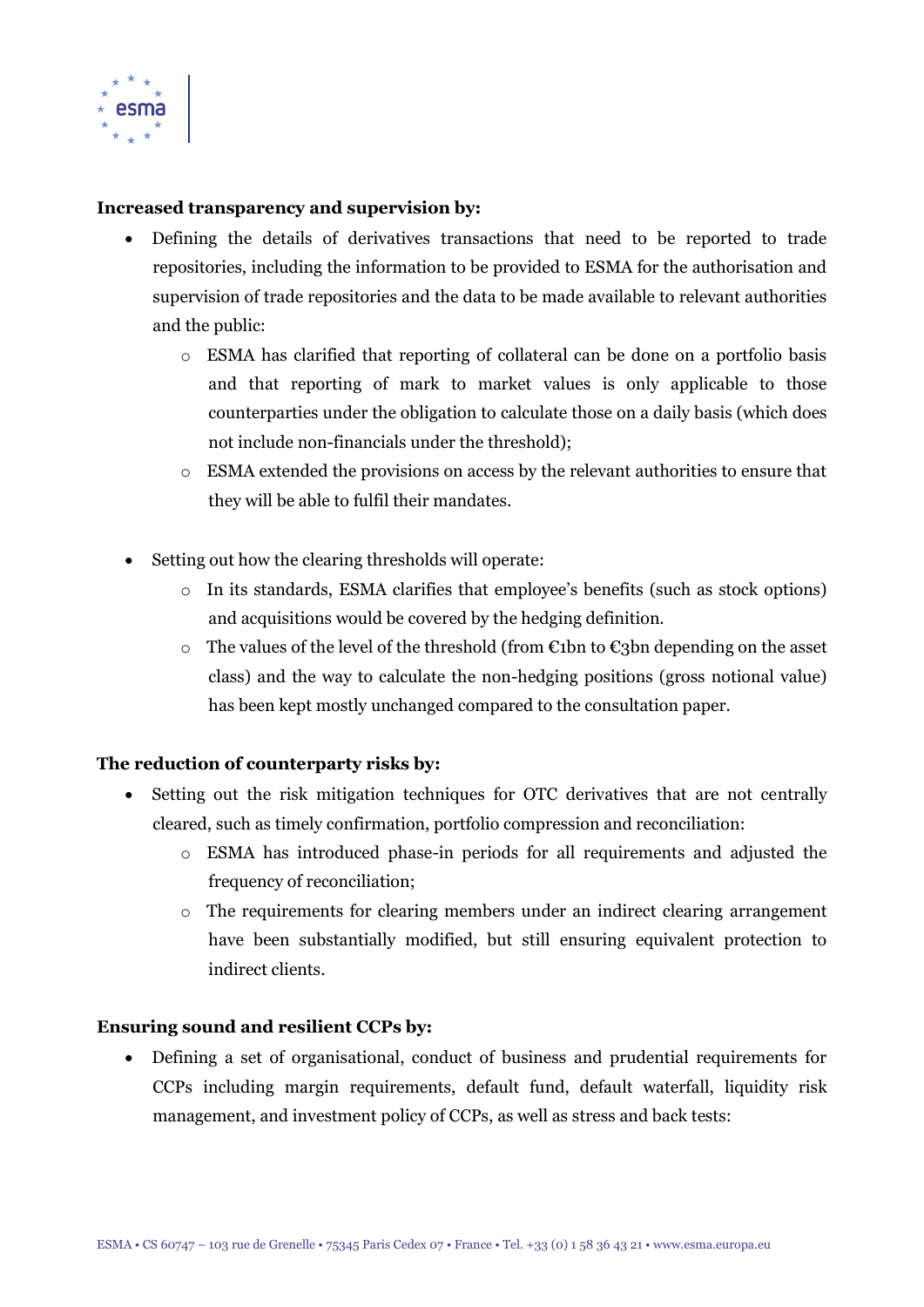

- o ESMA has maintained the 99.5% minimum confidence interval for OTC derivatives, but clarifying that a lower percentage can be used for products similar to exchange traded ones;
- o The calculation of the look-back period has been substantially redesigned, going towards a period of at least one year including stressed market conditions and procyclicality addressed in a different and more flexible manner;
- o The two-day minimum liquidation period for margin calculation has been maintained;
- o More flexibility has been introduced for the models applicable to portfolio margining;
- o The skin in the game, as a percentage of the minimum capital, has been reduced to 25% from the initial 50%; and
- o The conditions for the backing of bank guarantees has been revised and a delayed date of application introduced for energy markets.

ESMA held two rounds of public consultations in developing these standards, receiving 165 responses which contributed to shaping the final standards published today. The final standards have been sent today to the European Commission for their adoption as EU Regulations that will be directly applicable throughout the EU.